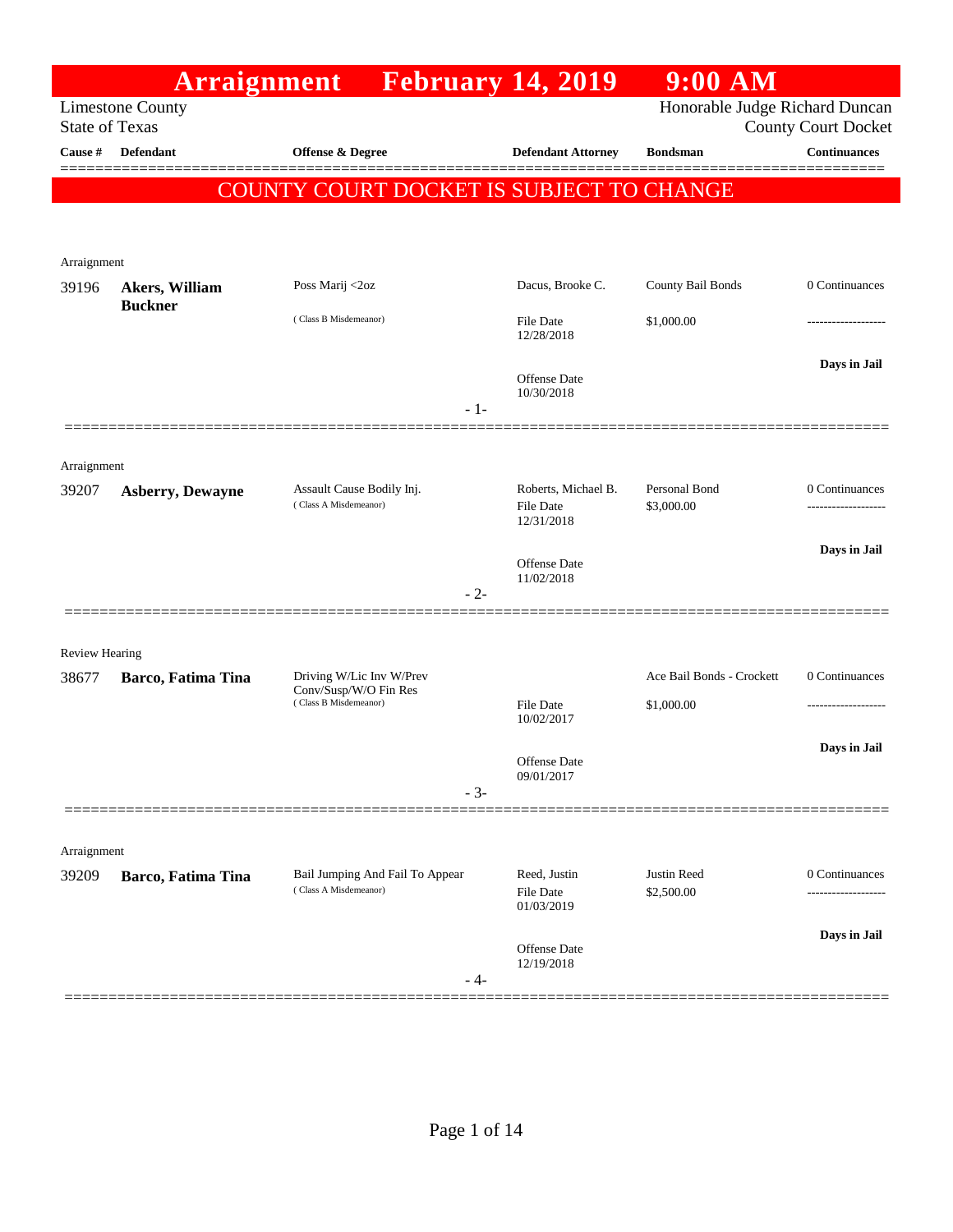|                       |                             | <b>Arraignment</b> February 14, 2019                                       |                                         | $9:00$ AM                         |                                                              |
|-----------------------|-----------------------------|----------------------------------------------------------------------------|-----------------------------------------|-----------------------------------|--------------------------------------------------------------|
| <b>State of Texas</b> | <b>Limestone County</b>     |                                                                            |                                         |                                   | Honorable Judge Richard Duncan<br><b>County Court Docket</b> |
| Cause #               | <b>Defendant</b>            | Offense & Degree                                                           | <b>Defendant Attorney</b>               | <b>Bondsman</b>                   | <b>Continuances</b>                                          |
|                       |                             | COUNTY COURT DOCKET IS SUBJECT TO CHANGE                                   |                                         |                                   |                                                              |
|                       |                             |                                                                            |                                         |                                   |                                                              |
| Arraignment           |                             |                                                                            |                                         |                                   |                                                              |
| 38794                 | Bredeson, Patricia Jo       | Criminal Mischief Impair/Interrupt Pub<br>Service                          | Sanders, Raymond L.                     | Personal Bond                     | 0 Continuances                                               |
|                       |                             | (Class A Misdemeanor)                                                      | <b>File Date</b><br>01/19/2018          | \$3,000.00                        | ----------------                                             |
|                       |                             |                                                                            |                                         |                                   | Days in Jail                                                 |
|                       |                             |                                                                            | <b>Offense</b> Date<br>10/17/2017       |                                   |                                                              |
|                       |                             | $-5-$                                                                      |                                         |                                   |                                                              |
| Arraignment           |                             |                                                                            |                                         |                                   |                                                              |
| 38840                 | Bredeson, Patricia Jo       | Bail Jumping And Fail To Appear<br>(Class A Misdemeanor)                   | Sanders, Raymond L.<br><b>File Date</b> | County Bail Bonds<br>\$5,000.00   | 0 Continuances                                               |
|                       |                             |                                                                            | 02/28/2018                              |                                   | ----------------                                             |
|                       |                             |                                                                            | Offense Date                            |                                   | Days in Jail                                                 |
|                       |                             | $-6-$                                                                      | 02/21/2018                              |                                   |                                                              |
|                       |                             |                                                                            |                                         |                                   |                                                              |
| Arraignment           |                             |                                                                            |                                         |                                   |                                                              |
| 39229                 | <b>Brewer, Carolyn Ann</b>  | Cruelty To Non-Livestock Animals: Fail<br>To Prov<br>(Class A Misdemeanor) | <b>File Date</b>                        | Personal Bond<br>\$3,000.00       | 0 Continuances                                               |
|                       |                             |                                                                            | 01/15/2019                              |                                   |                                                              |
|                       |                             |                                                                            | <b>Offense Date</b>                     |                                   | Days in Jail                                                 |
|                       |                             | $-7-$                                                                      | 09/12/2018                              |                                   |                                                              |
|                       |                             |                                                                            |                                         |                                   |                                                              |
| Arraignment           |                             |                                                                            |                                         |                                   |                                                              |
| 39199                 | <b>Butler, Jeremy David</b> | <b>Criminal Trespass</b><br>(Class B Misdemeanor)                          | Dahlenburg, Michael<br>File Date        | Freebird Bail Bonds<br>\$2,000.00 | 0 Continuances                                               |
|                       |                             |                                                                            | 12/28/2018                              |                                   | Days in Jail                                                 |
|                       |                             |                                                                            | <b>Offense Date</b><br>10/19/2018       |                                   |                                                              |
|                       |                             | $-8-$                                                                      |                                         |                                   |                                                              |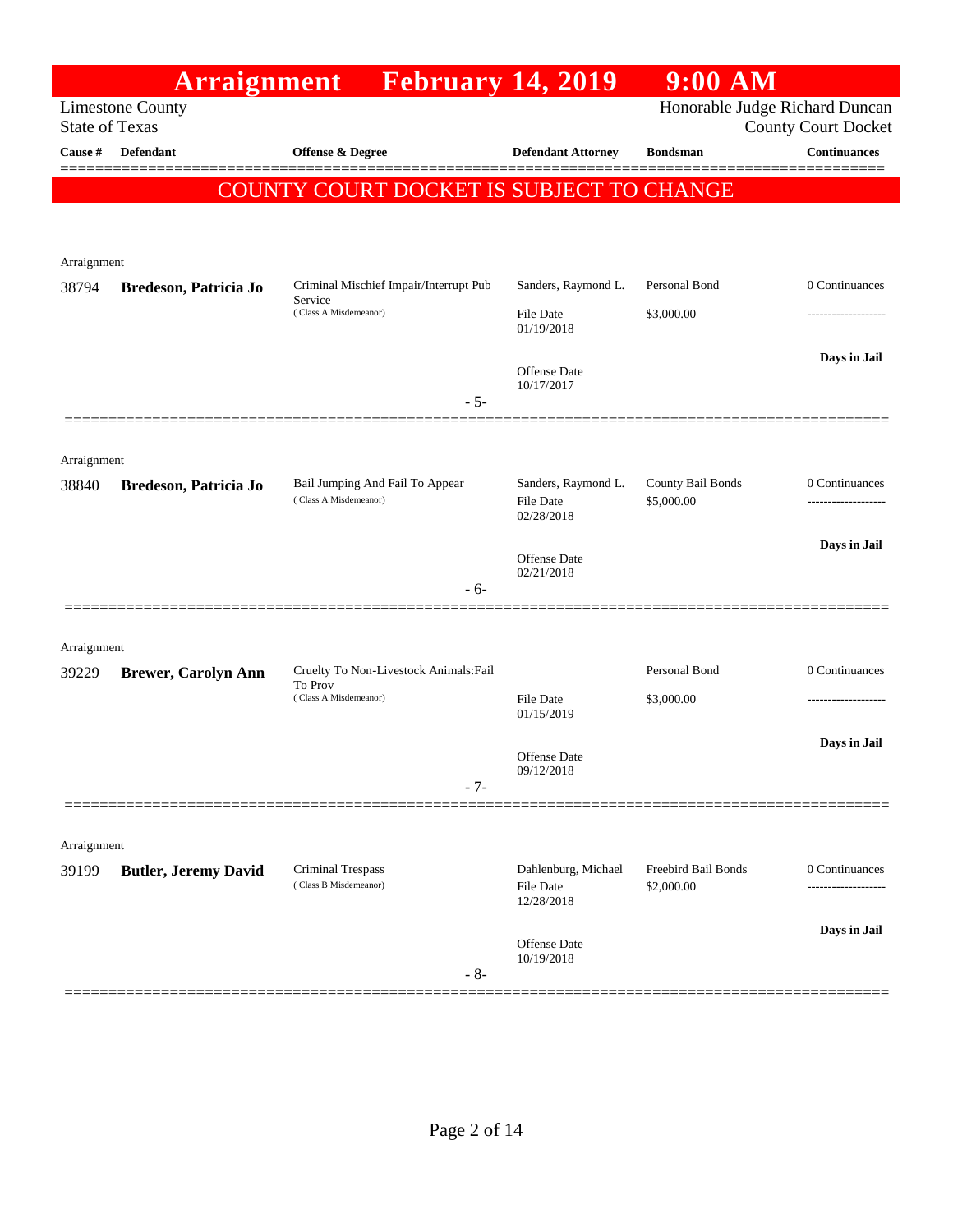|                       | <b>Arraignment</b>             |                                                          |        | <b>February 14, 2019</b>                       | $9:00$ AM                         |                                                              |
|-----------------------|--------------------------------|----------------------------------------------------------|--------|------------------------------------------------|-----------------------------------|--------------------------------------------------------------|
| <b>State of Texas</b> | <b>Limestone County</b>        |                                                          |        |                                                |                                   | Honorable Judge Richard Duncan<br><b>County Court Docket</b> |
| Cause #               | <b>Defendant</b>               | <b>Offense &amp; Degree</b>                              |        | <b>Defendant Attorney</b>                      | <b>Bondsman</b>                   | <b>Continuances</b>                                          |
|                       |                                | COUNTY COURT DOCKET IS SUBJECT TO CHANGE                 |        |                                                |                                   |                                                              |
|                       |                                |                                                          |        |                                                |                                   |                                                              |
| Arraignment           |                                |                                                          |        |                                                |                                   |                                                              |
| 39200                 | <b>Butler, Jeremy David</b>    | Theft Prop <\$100 W/Prev Convic<br>(Class B Misdemeanor) |        | Dahlenburg, Michael<br>File Date<br>12/28/2018 | Freebird Bail Bonds<br>\$2,000.00 | 0 Continuances<br>------------------                         |
|                       |                                |                                                          |        | <b>Offense</b> Date<br>10/19/2018              |                                   | Days in Jail                                                 |
|                       |                                |                                                          | $-9-$  |                                                |                                   |                                                              |
| Theft By Check        |                                |                                                          |        |                                                |                                   |                                                              |
| 34522                 | Castano, Veronica              | Theft Prop>=\$20<\$500 By Check<br>(Class B Misdemeanor) |        | Reed, Justin<br><b>File Date</b><br>08/09/2010 | Reed, Justin<br>\$2,000.00        | 0 Continuances                                               |
|                       |                                |                                                          |        | Offense Date<br>07/15/2008                     |                                   | Days in Jail                                                 |
|                       |                                |                                                          | $-10-$ |                                                |                                   |                                                              |
|                       |                                |                                                          |        |                                                |                                   |                                                              |
| Arraignment<br>38778  | Castano, Veronica<br>Chriselda | Criminal Trespass                                        |        |                                                |                                   | 0 Continuances                                               |
|                       |                                | (Class B Misdemeanor)                                    |        | File Date<br>01/03/2018                        |                                   | .                                                            |
|                       |                                |                                                          |        | <b>Offense</b> Date                            |                                   | Days in Jail                                                 |
|                       |                                |                                                          | $-11-$ | 08/29/2017                                     |                                   |                                                              |
|                       |                                |                                                          |        |                                                |                                   |                                                              |
| Arraignment           |                                |                                                          |        |                                                |                                   |                                                              |
| 39210                 | Castano, Veronica<br>Chriselda | Bail Jumping And Fail To Appear<br>(Class A Misdemeanor) |        | Reed, Justin<br><b>File Date</b>               | Reed, Justin<br>\$3,000.00        | 0 Continuances                                               |
|                       |                                |                                                          |        | 01/03/2019                                     |                                   |                                                              |
|                       |                                |                                                          | $-12-$ | <b>Offense</b> Date<br>12/19/2018              |                                   | Days in Jail                                                 |
|                       |                                |                                                          |        |                                                |                                   |                                                              |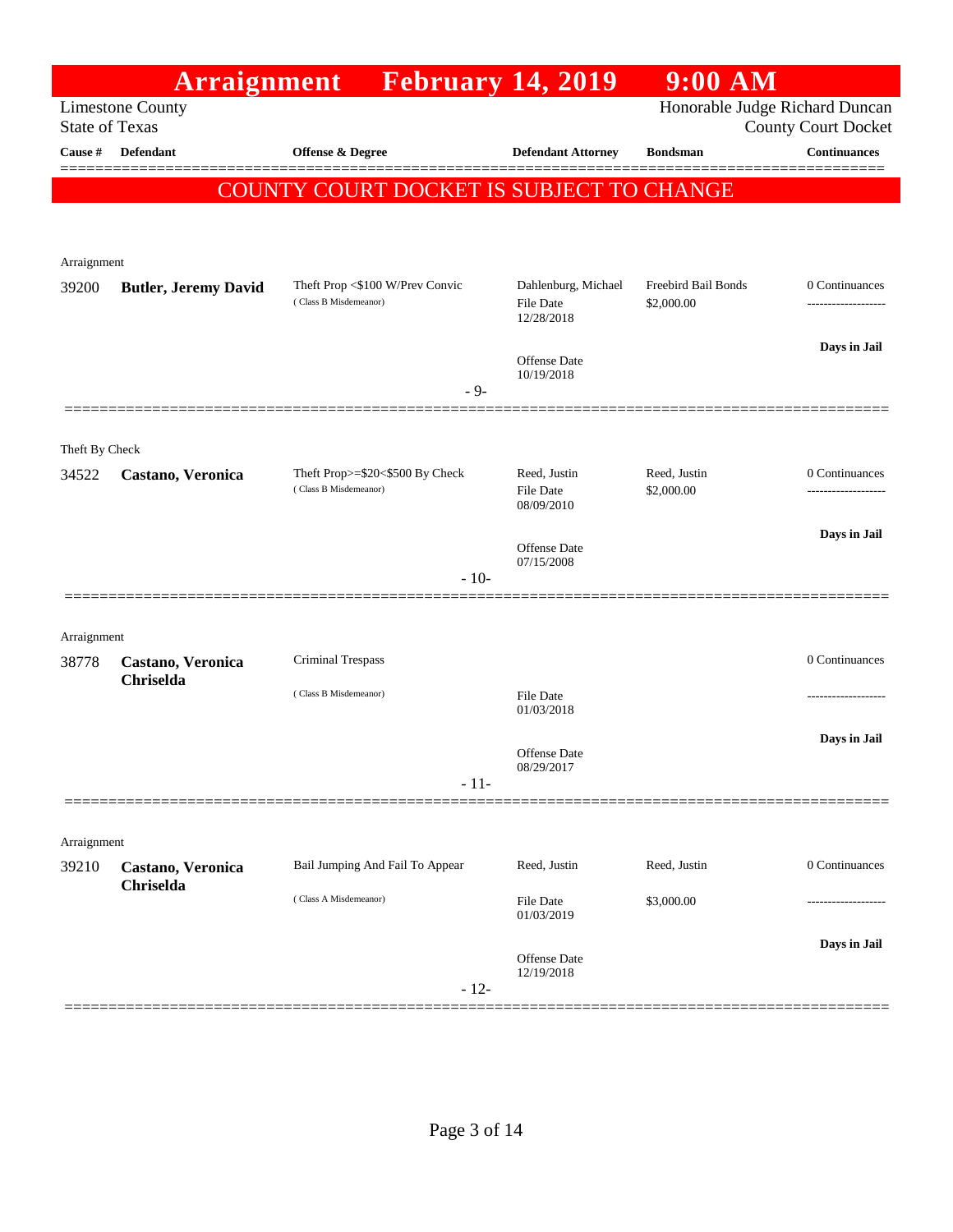|                                | <b>Arraignment</b>               |                                                               | <b>February 14, 2019</b>                          | $9:00$ AM                       |                                           |
|--------------------------------|----------------------------------|---------------------------------------------------------------|---------------------------------------------------|---------------------------------|-------------------------------------------|
| <b>State of Texas</b>          | <b>Limestone County</b>          |                                                               |                                                   | Honorable Judge Richard Duncan  | <b>County Court Docket</b>                |
| Cause #                        | Defendant                        | Offense & Degree                                              | <b>Defendant Attorney</b>                         | <b>Bondsman</b>                 | <b>Continuances</b><br>=======            |
|                                |                                  | COUNTY COURT DOCKET IS SUBJECT TO CHANGE                      |                                                   |                                 |                                           |
| <b>Status Hearing</b>          |                                  |                                                               |                                                   |                                 |                                           |
| 34816                          | <b>Chambers</b> , Cheri<br>D'Ann | Criminal Mischief >=\$500<\$1,500                             | Reed, Benjie                                      | Reed, Benjie                    | 0 Continuances                            |
|                                |                                  | (Class A Misdemeanor)                                         | <b>File Date</b><br>10/08/2010                    | \$500.00                        |                                           |
|                                |                                  | $-13-$                                                        | Offense Date<br>01/10/2010                        |                                 | Days in Jail                              |
|                                |                                  |                                                               |                                                   |                                 |                                           |
| <b>Status Hearing</b><br>38704 | <b>Chambers</b> , Cheri          | Bail Jumping And Fail To Appear                               | Reed, Benjie                                      | Reed, Benjie                    | 0 Continuances                            |
|                                | D'Ann                            | (Class A Misdemeanor)                                         | <b>File Date</b><br>10/25/2017                    | \$1,000.00                      |                                           |
|                                |                                  | $-14-$                                                        | Offense Date<br>10/05/2017                        |                                 | Days in Jail                              |
|                                |                                  |                                                               |                                                   |                                 |                                           |
| Arraignment                    |                                  |                                                               |                                                   |                                 |                                           |
| 39234                          | <b>Cisneros, Emmanuel</b>        | Driving While Intoxicated Bac >=0.15<br>(Class A Misdemeanor) | Spivey, Shirley<br><b>File Date</b><br>01/25/2019 | County Bail Bonds<br>\$2,000.00 | $0$ Continuances $\,$<br>---------------- |
|                                |                                  | $-15-$                                                        | Offense Date<br>11/04/2018                        |                                 | Days in Jail                              |
|                                |                                  |                                                               |                                                   |                                 |                                           |
| Arraignment                    |                                  |                                                               |                                                   |                                 |                                           |
| 39237                          | Dawkins, Jordan<br><b>Tyrell</b> | Poss Marij <2oz                                               |                                                   | Freebird Bail Bonds             | 0 Continuances                            |
|                                |                                  | (Class B Misdemeanor)                                         | <b>File Date</b><br>01/29/2019                    | \$2,000.00                      |                                           |
|                                |                                  | $-16-$                                                        | Offense Date<br>01/04/2019                        |                                 | Days in Jail                              |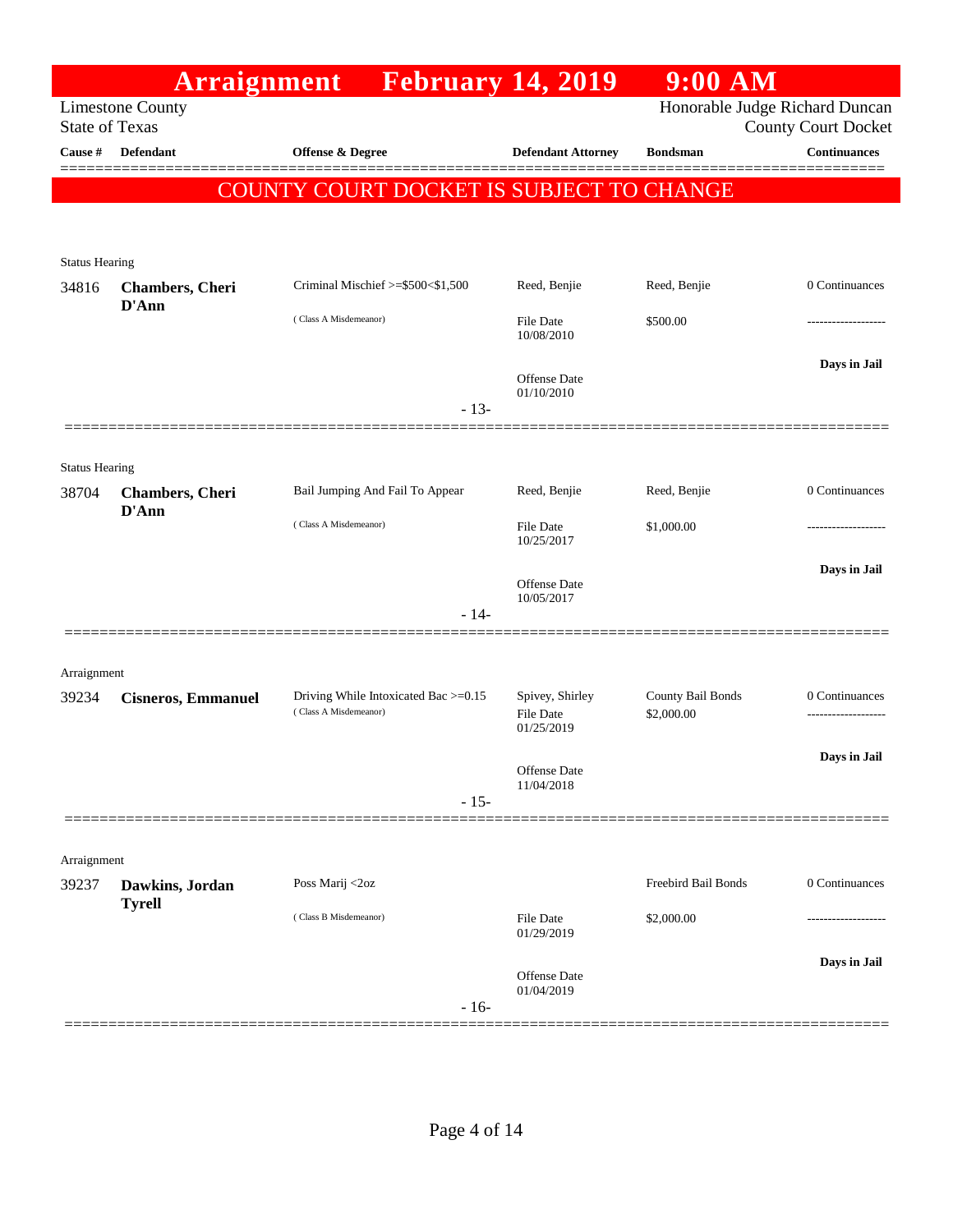| Honorable Judge Richard Duncan<br><b>Limestone County</b><br><b>State of Texas</b><br><b>County Court Docket</b><br><b>Continuances</b><br>Cause #<br><b>Defendant</b><br><b>Offense &amp; Degree</b><br><b>Defendant Attorney</b><br><b>Bondsman</b><br>COUNTY COURT DOCKET IS SUBJECT TO CHANGE<br>Arraignment<br>County Bail Bonds<br><b>Assault Causes Bodily Injury Family</b><br>Wilson, Scott<br>0 Continuances<br>39213<br><b>Edmondson, Tyler</b><br>Member<br>William<br>(Class A Misdemeanor)<br>File Date<br>\$3,000.00<br>01/03/2019<br>Days in Jail<br>Offense Date<br>10/12/2018<br>$-17-$<br>Arraignment<br>County Bail Bonds<br>0 Continuances<br>Poss Marij <2oz<br>39235<br><b>Featherstone, Ryder</b><br><b>North</b><br>(Class B Misdemeanor)<br><b>File Date</b><br>\$2,000.00<br>01/29/2019<br>Days in Jail<br>Offense Date<br>12/21/2018<br>$-18-$<br>Arraignment<br>County Bail Bonds<br>Poss Cs Pg 2-a <= 20z<br>0 Continuances<br>39214<br>Ferrell, Travis Earl<br>(Class B Misdemeanor)<br>\$1,500.00<br><b>File Date</b><br>01/04/2019<br>Days in Jail<br>Offense Date<br>10/30/2018<br>$-19-$<br>Arraignment<br>Theft Prop <\$100 W/Prev Convic<br>County Bail Bonds<br>0 Continuances<br>39194<br>Freeman, Jill Marie<br>(Class B Misdemeanor)<br>\$1,000.00<br><b>File Date</b><br><br>12/28/2018<br>Days in Jail<br><b>Offense Date</b><br>09/18/2018<br>$-20-$ | <b>Arraignment</b> | <b>February 14, 2019</b> | $9:00$ AM |  |
|--------------------------------------------------------------------------------------------------------------------------------------------------------------------------------------------------------------------------------------------------------------------------------------------------------------------------------------------------------------------------------------------------------------------------------------------------------------------------------------------------------------------------------------------------------------------------------------------------------------------------------------------------------------------------------------------------------------------------------------------------------------------------------------------------------------------------------------------------------------------------------------------------------------------------------------------------------------------------------------------------------------------------------------------------------------------------------------------------------------------------------------------------------------------------------------------------------------------------------------------------------------------------------------------------------------------------------------------------------------------------------------------------|--------------------|--------------------------|-----------|--|
|                                                                                                                                                                                                                                                                                                                                                                                                                                                                                                                                                                                                                                                                                                                                                                                                                                                                                                                                                                                                                                                                                                                                                                                                                                                                                                                                                                                                  |                    |                          |           |  |
|                                                                                                                                                                                                                                                                                                                                                                                                                                                                                                                                                                                                                                                                                                                                                                                                                                                                                                                                                                                                                                                                                                                                                                                                                                                                                                                                                                                                  |                    |                          |           |  |
|                                                                                                                                                                                                                                                                                                                                                                                                                                                                                                                                                                                                                                                                                                                                                                                                                                                                                                                                                                                                                                                                                                                                                                                                                                                                                                                                                                                                  |                    |                          |           |  |
|                                                                                                                                                                                                                                                                                                                                                                                                                                                                                                                                                                                                                                                                                                                                                                                                                                                                                                                                                                                                                                                                                                                                                                                                                                                                                                                                                                                                  |                    |                          |           |  |
|                                                                                                                                                                                                                                                                                                                                                                                                                                                                                                                                                                                                                                                                                                                                                                                                                                                                                                                                                                                                                                                                                                                                                                                                                                                                                                                                                                                                  |                    |                          |           |  |
|                                                                                                                                                                                                                                                                                                                                                                                                                                                                                                                                                                                                                                                                                                                                                                                                                                                                                                                                                                                                                                                                                                                                                                                                                                                                                                                                                                                                  |                    |                          |           |  |
|                                                                                                                                                                                                                                                                                                                                                                                                                                                                                                                                                                                                                                                                                                                                                                                                                                                                                                                                                                                                                                                                                                                                                                                                                                                                                                                                                                                                  |                    |                          |           |  |
|                                                                                                                                                                                                                                                                                                                                                                                                                                                                                                                                                                                                                                                                                                                                                                                                                                                                                                                                                                                                                                                                                                                                                                                                                                                                                                                                                                                                  |                    |                          |           |  |
|                                                                                                                                                                                                                                                                                                                                                                                                                                                                                                                                                                                                                                                                                                                                                                                                                                                                                                                                                                                                                                                                                                                                                                                                                                                                                                                                                                                                  |                    |                          |           |  |
|                                                                                                                                                                                                                                                                                                                                                                                                                                                                                                                                                                                                                                                                                                                                                                                                                                                                                                                                                                                                                                                                                                                                                                                                                                                                                                                                                                                                  |                    |                          |           |  |
|                                                                                                                                                                                                                                                                                                                                                                                                                                                                                                                                                                                                                                                                                                                                                                                                                                                                                                                                                                                                                                                                                                                                                                                                                                                                                                                                                                                                  |                    |                          |           |  |
|                                                                                                                                                                                                                                                                                                                                                                                                                                                                                                                                                                                                                                                                                                                                                                                                                                                                                                                                                                                                                                                                                                                                                                                                                                                                                                                                                                                                  |                    |                          |           |  |
|                                                                                                                                                                                                                                                                                                                                                                                                                                                                                                                                                                                                                                                                                                                                                                                                                                                                                                                                                                                                                                                                                                                                                                                                                                                                                                                                                                                                  |                    |                          |           |  |
|                                                                                                                                                                                                                                                                                                                                                                                                                                                                                                                                                                                                                                                                                                                                                                                                                                                                                                                                                                                                                                                                                                                                                                                                                                                                                                                                                                                                  |                    |                          |           |  |
|                                                                                                                                                                                                                                                                                                                                                                                                                                                                                                                                                                                                                                                                                                                                                                                                                                                                                                                                                                                                                                                                                                                                                                                                                                                                                                                                                                                                  |                    |                          |           |  |
|                                                                                                                                                                                                                                                                                                                                                                                                                                                                                                                                                                                                                                                                                                                                                                                                                                                                                                                                                                                                                                                                                                                                                                                                                                                                                                                                                                                                  |                    |                          |           |  |
|                                                                                                                                                                                                                                                                                                                                                                                                                                                                                                                                                                                                                                                                                                                                                                                                                                                                                                                                                                                                                                                                                                                                                                                                                                                                                                                                                                                                  |                    |                          |           |  |
|                                                                                                                                                                                                                                                                                                                                                                                                                                                                                                                                                                                                                                                                                                                                                                                                                                                                                                                                                                                                                                                                                                                                                                                                                                                                                                                                                                                                  |                    |                          |           |  |
|                                                                                                                                                                                                                                                                                                                                                                                                                                                                                                                                                                                                                                                                                                                                                                                                                                                                                                                                                                                                                                                                                                                                                                                                                                                                                                                                                                                                  |                    |                          |           |  |
|                                                                                                                                                                                                                                                                                                                                                                                                                                                                                                                                                                                                                                                                                                                                                                                                                                                                                                                                                                                                                                                                                                                                                                                                                                                                                                                                                                                                  |                    |                          |           |  |
|                                                                                                                                                                                                                                                                                                                                                                                                                                                                                                                                                                                                                                                                                                                                                                                                                                                                                                                                                                                                                                                                                                                                                                                                                                                                                                                                                                                                  |                    |                          |           |  |
|                                                                                                                                                                                                                                                                                                                                                                                                                                                                                                                                                                                                                                                                                                                                                                                                                                                                                                                                                                                                                                                                                                                                                                                                                                                                                                                                                                                                  |                    |                          |           |  |
|                                                                                                                                                                                                                                                                                                                                                                                                                                                                                                                                                                                                                                                                                                                                                                                                                                                                                                                                                                                                                                                                                                                                                                                                                                                                                                                                                                                                  |                    |                          |           |  |
|                                                                                                                                                                                                                                                                                                                                                                                                                                                                                                                                                                                                                                                                                                                                                                                                                                                                                                                                                                                                                                                                                                                                                                                                                                                                                                                                                                                                  |                    |                          |           |  |
|                                                                                                                                                                                                                                                                                                                                                                                                                                                                                                                                                                                                                                                                                                                                                                                                                                                                                                                                                                                                                                                                                                                                                                                                                                                                                                                                                                                                  |                    |                          |           |  |
|                                                                                                                                                                                                                                                                                                                                                                                                                                                                                                                                                                                                                                                                                                                                                                                                                                                                                                                                                                                                                                                                                                                                                                                                                                                                                                                                                                                                  |                    |                          |           |  |
|                                                                                                                                                                                                                                                                                                                                                                                                                                                                                                                                                                                                                                                                                                                                                                                                                                                                                                                                                                                                                                                                                                                                                                                                                                                                                                                                                                                                  |                    |                          |           |  |
|                                                                                                                                                                                                                                                                                                                                                                                                                                                                                                                                                                                                                                                                                                                                                                                                                                                                                                                                                                                                                                                                                                                                                                                                                                                                                                                                                                                                  |                    |                          |           |  |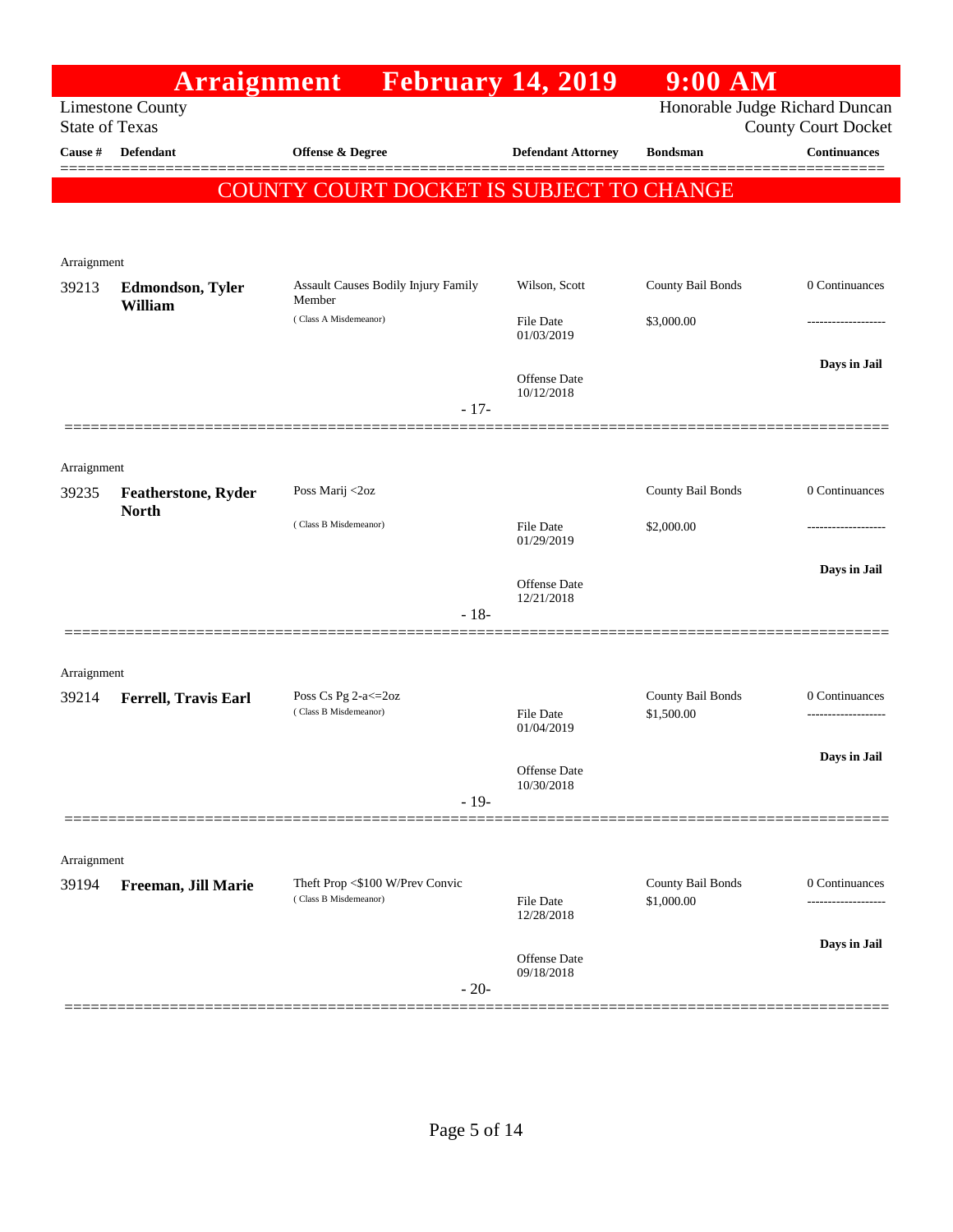|                                  |                              | <b>Arraignment</b> February 14, 2019           |        |                                | $9:00$ AM                |                                                   |
|----------------------------------|------------------------------|------------------------------------------------|--------|--------------------------------|--------------------------|---------------------------------------------------|
|                                  | <b>Limestone County</b>      |                                                |        |                                |                          | Honorable Judge Richard Duncan                    |
| <b>State of Texas</b><br>Cause # | Defendant                    | Offense & Degree                               |        | <b>Defendant Attorney</b>      | <b>Bondsman</b>          | <b>County Court Docket</b><br><b>Continuances</b> |
|                                  |                              |                                                |        |                                |                          |                                                   |
|                                  |                              | COUNTY COURT DOCKET IS SUBJECT TO CHANGE       |        |                                |                          |                                                   |
|                                  |                              |                                                |        |                                |                          |                                                   |
| Arraignment                      |                              |                                                |        |                                |                          |                                                   |
| 39183                            | <b>Grant, Brian Deon</b>     | Driving W/Lic Inv W/Prev                       |        |                                | County Bail Bonds        | 0 Continuances                                    |
|                                  |                              | Conv/Susp/W/O Fin Res<br>(Class B Misdemeanor) |        | <b>File Date</b>               | \$1,000.00               |                                                   |
|                                  |                              |                                                |        | 12/28/2018                     |                          |                                                   |
|                                  |                              |                                                |        | <b>Offense</b> Date            |                          | Days in Jail                                      |
|                                  |                              |                                                | $-21-$ | 10/13/2018                     |                          |                                                   |
|                                  |                              |                                                |        |                                |                          |                                                   |
|                                  |                              |                                                |        |                                |                          |                                                   |
| Arraignment<br>38447             | <b>Green, Quantrenton</b>    | Driving W/Lic Inv W/Prev                       |        |                                |                          | 0 Continuances                                    |
|                                  | <b>Tryaonte</b>              | Conv/Susp/W/O Fin Res                          |        |                                |                          |                                                   |
|                                  |                              | (Class B Misdemeanor)                          |        | <b>File Date</b><br>04/24/2017 |                          |                                                   |
|                                  |                              |                                                |        |                                |                          | Days in Jail                                      |
|                                  |                              |                                                |        | Offense Date<br>03/20/2017     |                          |                                                   |
|                                  |                              |                                                | $-22-$ |                                |                          |                                                   |
|                                  |                              |                                                |        |                                |                          |                                                   |
| Arraignment                      |                              |                                                |        |                                |                          |                                                   |
| 39236                            | Hardcastle, Allison<br>Lee   | Poss Marij <2oz                                |        |                                | <b>County Bail Bonds</b> | 0 Continuances                                    |
|                                  |                              | (Class B Misdemeanor)                          |        | <b>File Date</b><br>01/29/2019 | \$2,000.00               |                                                   |
|                                  |                              |                                                |        |                                |                          |                                                   |
|                                  |                              |                                                |        | Offense Date                   |                          | Days in Jail                                      |
|                                  |                              |                                                | $-23-$ | 12/21/2018                     |                          |                                                   |
|                                  |                              |                                                |        |                                |                          |                                                   |
| Arraignment                      |                              |                                                |        |                                |                          |                                                   |
| 39190                            | <b>Haynes, Desiree Nakay</b> | Criminal Trespass                              |        | Reed, Justin                   | County Bail Bonds        | 0 Continuances                                    |
|                                  |                              | (Class B Misdemeanor)                          |        | <b>File Date</b><br>12/28/2018 | \$5,000.00               | ------------------                                |
|                                  |                              |                                                |        |                                |                          | Days in Jail                                      |
|                                  |                              |                                                |        | Offense Date<br>09/26/2018     |                          |                                                   |
|                                  |                              |                                                | $-24-$ |                                |                          |                                                   |
|                                  |                              |                                                |        |                                |                          |                                                   |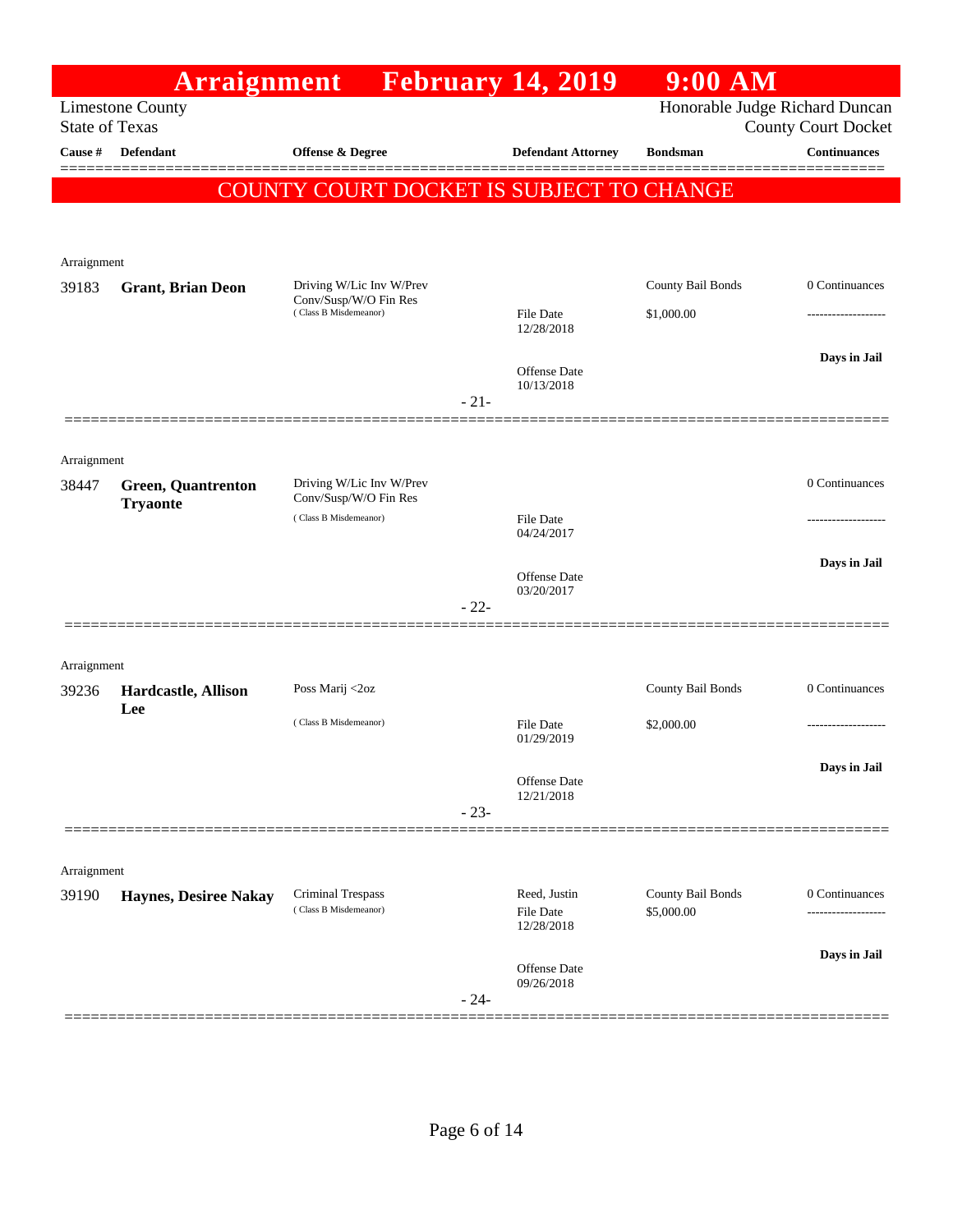|                       | Arraignment                     |                                                   | <b>February 14, 2019</b>          | $9:00$ AM                       |                            |
|-----------------------|---------------------------------|---------------------------------------------------|-----------------------------------|---------------------------------|----------------------------|
| <b>State of Texas</b> | <b>Limestone County</b>         |                                                   |                                   | Honorable Judge Richard Duncan  | <b>County Court Docket</b> |
| Cause #               | <b>Defendant</b>                | Offense & Degree                                  | <b>Defendant Attorney</b>         | <b>Bondsman</b>                 | <b>Continuances</b>        |
|                       |                                 | COUNTY COURT DOCKET IS SUBJECT TO CHANGE          |                                   |                                 |                            |
|                       |                                 |                                                   |                                   |                                 |                            |
| Plea Hearing          |                                 |                                                   |                                   |                                 |                            |
| 39083                 | Hernandez, Xavier               | Poss Marij >2oz<=4oz                              | Martinez, Phil                    | Freebird Bail Bonds             | 4 Continuances             |
|                       | <b>Angelo</b>                   | (Class A Misdemeanor)                             | <b>File Date</b><br>08/29/2018    | \$5,000.00                      |                            |
|                       |                                 |                                                   | <b>Offense Date</b><br>04/03/2018 |                                 | Days in Jail               |
|                       |                                 | $-25-$                                            |                                   |                                 |                            |
| Arraignment           |                                 |                                                   |                                   |                                 |                            |
| 39195                 | <b>Holland, Andrew Paul</b>     | Poss Marij <2oz<br>(Class B Misdemeanor)          | <b>File Date</b>                  | County Bail Bonds<br>\$1,000.00 | 0 Continuances             |
|                       |                                 |                                                   | 12/28/2018                        |                                 | Days in Jail               |
|                       |                                 | $-26-$                                            | Offense Date<br>11/01/2018        |                                 |                            |
|                       |                                 |                                                   |                                   |                                 |                            |
| Arraignment           |                                 |                                                   |                                   |                                 |                            |
| 39197                 | Johnson, Brandon<br><b>Dale</b> | Display Fictitious Motor Vehicle<br>Registration  | Reed, Bobby                       | Reed, Bobby                     | 0 Continuances             |
|                       |                                 | (Class B Misdemeanor)                             | <b>File Date</b><br>12/28/2018    | \$2,000.00                      |                            |
|                       |                                 | $-27-$                                            | Offense Date<br>09/22/2018        |                                 | Days in Jail               |
|                       |                                 |                                                   |                                   |                                 |                            |
| Arraignment           |                                 |                                                   |                                   |                                 |                            |
| 39198                 | Johnson, Brandon<br><b>Dale</b> | Driving W/Lic Inv W/Prev<br>Conv/Susp/W/O Fin Res | Reed, Bobby                       | Reed, Bobby                     | 0 Continuances             |
|                       |                                 | (Class B Misdemeanor)                             | <b>File Date</b><br>12/28/2018    | \$2,000.00                      |                            |
|                       |                                 | $-28-$                                            | Offense Date<br>09/22/2018        |                                 | Days in Jail               |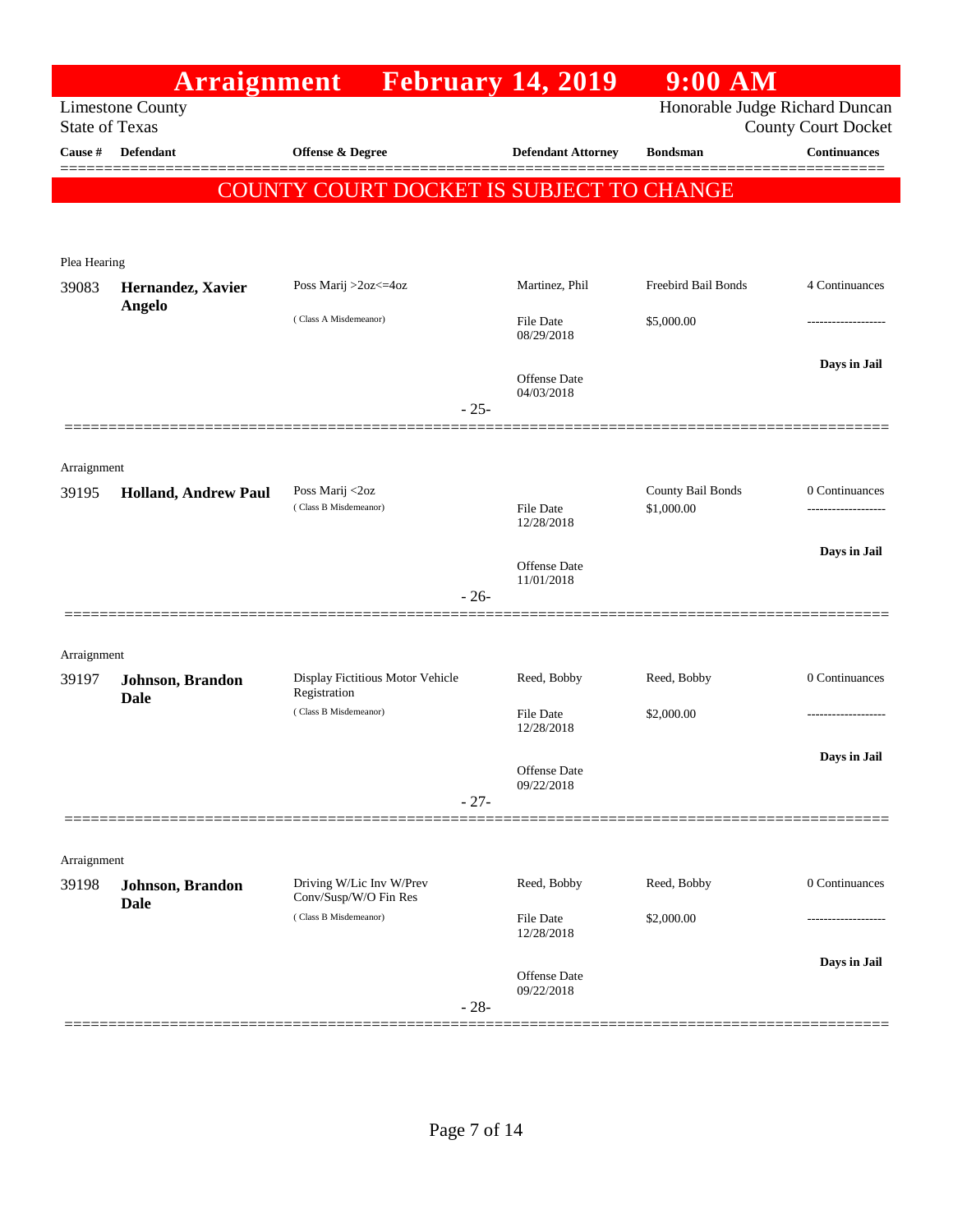|                       | Arraignment             |                                                          |        | <b>February 14, 2019</b>   | $9:00$ AM                       |                                                              |
|-----------------------|-------------------------|----------------------------------------------------------|--------|----------------------------|---------------------------------|--------------------------------------------------------------|
| <b>State of Texas</b> | <b>Limestone County</b> |                                                          |        |                            |                                 | Honorable Judge Richard Duncan<br><b>County Court Docket</b> |
| Cause #               | <b>Defendant</b>        | <b>Offense &amp; Degree</b>                              |        | <b>Defendant Attorney</b>  | <b>Bondsman</b>                 | <b>Continuances</b>                                          |
|                       |                         | COUNTY COURT DOCKET IS SUBJECT TO CHANGE                 |        |                            |                                 |                                                              |
|                       |                         |                                                          |        |                            |                                 |                                                              |
| Arraignment           |                         |                                                          |        |                            |                                 |                                                              |
| 39201                 | Johnson, Cole Jacob     | Driving While Intoxicated<br>(Class B Misdemeanor)       |        |                            | Personal Bond                   | 0 Continuances                                               |
|                       |                         |                                                          |        | File Date<br>12/28/2018    | \$2,000.00                      | ------------------                                           |
|                       |                         |                                                          |        | Offense Date               |                                 | Days in Jail                                                 |
|                       |                         |                                                          | $-29-$ | 10/21/2018                 |                                 |                                                              |
|                       |                         |                                                          |        |                            |                                 |                                                              |
| Arraignment           |                         |                                                          |        |                            |                                 |                                                              |
| 39233                 | Kelly, Katie Marie      | <b>Evading Arrest Detention</b><br>(Class A Misdemeanor) |        | File Date                  | County Bail Bonds<br>\$2,500.00 | 0 Continuances                                               |
|                       |                         |                                                          |        | 01/22/2019                 |                                 |                                                              |
|                       |                         |                                                          |        | Offense Date<br>06/20/2018 |                                 | Days in Jail                                                 |
|                       |                         |                                                          | $-30-$ |                            |                                 |                                                              |
|                       |                         |                                                          |        |                            |                                 |                                                              |
| Arraignment<br>39193  | <b>Kinney, Kenneth</b>  | Poss Marij <2oz                                          |        |                            | County Bail Bonds               | 0 Continuances                                               |
|                       | Dewayne, Jr.            | (Class B Misdemeanor)                                    |        | <b>File Date</b>           | \$1,000.00                      | ----------------                                             |
|                       |                         |                                                          |        | 12/28/2018                 |                                 |                                                              |
|                       |                         |                                                          |        | <b>Offense Date</b>        |                                 | Days in Jail                                                 |
|                       |                         |                                                          | $-31-$ | 11/02/2018                 |                                 |                                                              |
|                       |                         |                                                          |        |                            |                                 |                                                              |
| Arraignment           |                         |                                                          |        |                            |                                 |                                                              |
| 39189                 | Kromer, Melissa Ann     | Poss Marij <2oz<br>(Class B Misdemeanor)                 |        | <b>File Date</b>           | County Bail Bonds<br>\$2,000.00 | 0 Continuances                                               |
|                       |                         |                                                          |        | 12/28/2018                 |                                 | Days in Jail                                                 |
|                       |                         |                                                          |        | Offense Date<br>11/16/2018 |                                 |                                                              |
|                       |                         |                                                          | $-32-$ |                            |                                 |                                                              |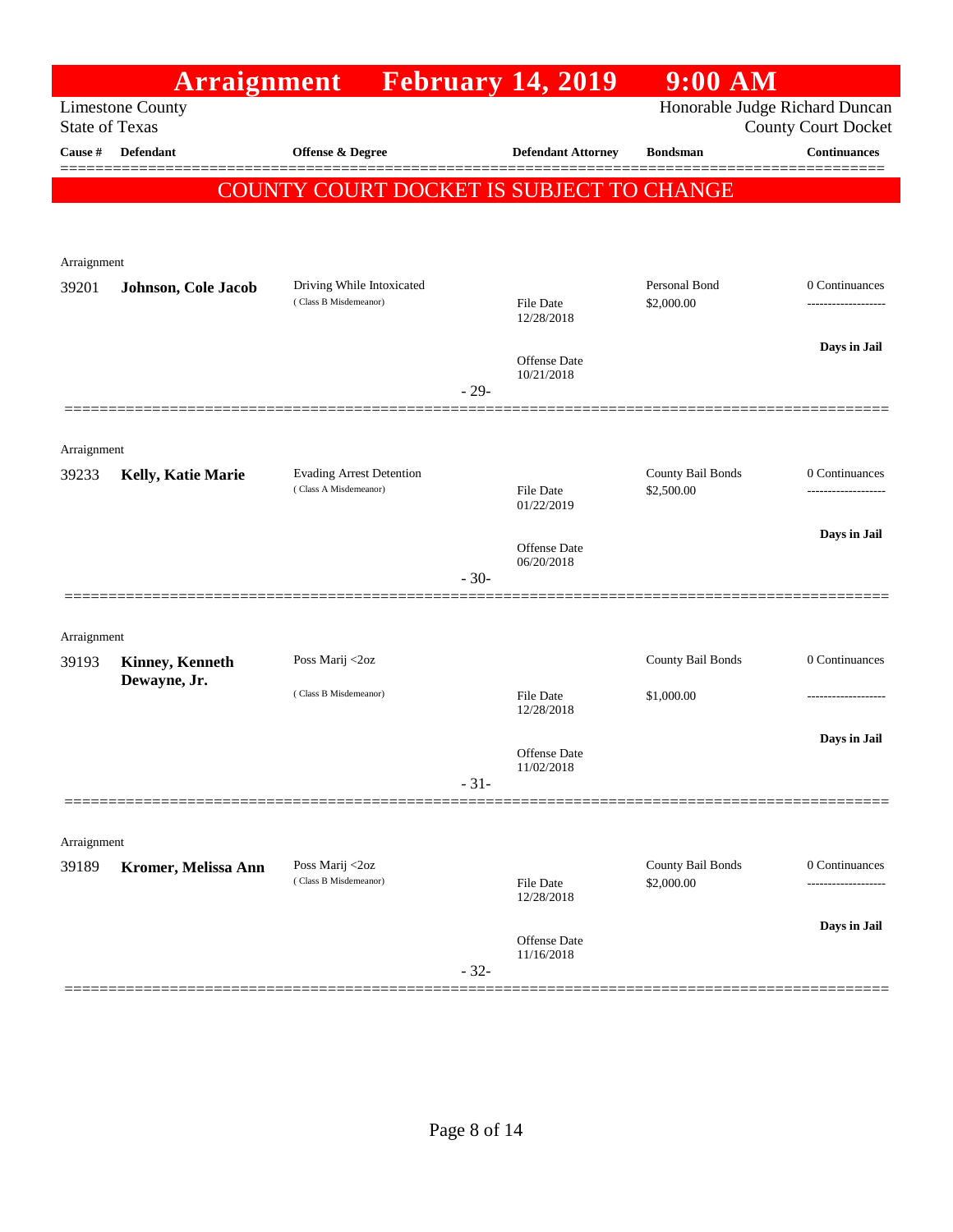|                       | Arraignment                 |                                               | <b>February 14, 2019</b>       | $9:00$ AM                         |                                       |
|-----------------------|-----------------------------|-----------------------------------------------|--------------------------------|-----------------------------------|---------------------------------------|
| <b>State of Texas</b> | <b>Limestone County</b>     |                                               |                                | Honorable Judge Richard Duncan    | <b>County Court Docket</b>            |
| Cause #               | <b>Defendant</b>            | <b>Offense &amp; Degree</b>                   | <b>Defendant Attorney</b>      | <b>Bondsman</b>                   | <b>Continuances</b>                   |
|                       |                             |                                               |                                |                                   |                                       |
|                       |                             | COUNTY COURT DOCKET IS SUBJECT TO CHANGE      |                                |                                   |                                       |
|                       |                             |                                               |                                |                                   |                                       |
| Arraignment           |                             |                                               |                                |                                   |                                       |
| 39156                 | <b>McCrea, Austin Tyler</b> | Poss Marij <2oz<br>(Class B Misdemeanor)      | <b>File Date</b>               | Freebird Bail Bonds<br>\$2,000.00 | 0 Continuances<br>------------------- |
|                       |                             |                                               | 11/06/2018                     |                                   |                                       |
|                       |                             |                                               | <b>Offense Date</b>            |                                   | Days in Jail                          |
|                       |                             | $-33-$                                        | 09/08/2018                     |                                   |                                       |
|                       |                             |                                               |                                |                                   |                                       |
| Arraignment           |                             |                                               |                                |                                   |                                       |
| 39205                 | McNeil, Mariah              | Assault Causes Bodily Injury Family<br>Member |                                | County Bail Bonds                 | 0 Continuances                        |
|                       |                             | (Class A Misdemeanor)                         | <b>File Date</b><br>12/28/2018 | \$2,000.00                        |                                       |
|                       |                             |                                               |                                |                                   | Days in Jail                          |
|                       |                             |                                               | Offense Date<br>11/07/2018     |                                   |                                       |
|                       |                             | $-34-$                                        |                                |                                   |                                       |
|                       |                             |                                               |                                |                                   |                                       |
| Arraignment<br>39185  |                             | Interfer W/Emergency Req For                  |                                | County Bail Bonds                 | 0 Continuances                        |
|                       | <b>Mitchell, Dannie Lee</b> | Assistance<br>(Class A Misdemeanor)           | <b>File Date</b>               | \$2,000.00                        | -----------------                     |
|                       |                             |                                               | 12/28/2018                     |                                   |                                       |
|                       |                             |                                               | Offense Date                   |                                   | Days in Jail                          |
|                       |                             | $-35-$                                        | 12/04/2018                     |                                   |                                       |
|                       |                             |                                               |                                |                                   |                                       |
| Arraignment           |                             |                                               |                                |                                   |                                       |
| 39202                 | Ortiz, Jose Israel          | Driving While Intoxicated Bac >=0.15          |                                | County Bail Bonds                 | 0 Continuances                        |
|                       | <b>Arredondo</b>            | (Class A Misdemeanor)                         | <b>File Date</b>               | \$3,000.00                        |                                       |
|                       |                             |                                               | 12/28/2018                     |                                   |                                       |
|                       |                             |                                               | Offense Date<br>10/20/2018     |                                   | Days in Jail                          |
|                       |                             | $-36-$                                        |                                |                                   |                                       |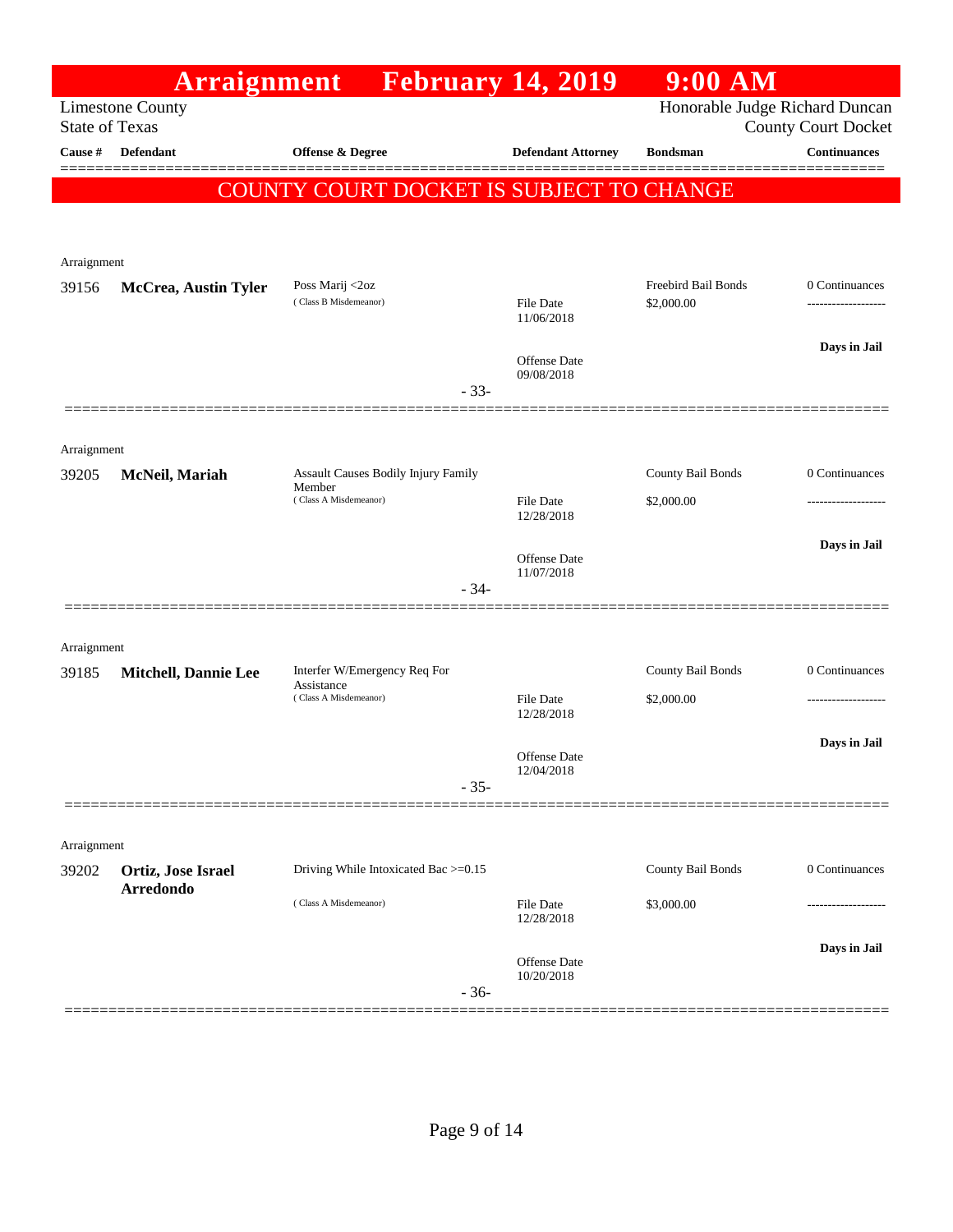|                       | Arraignment                             |                                          |        | <b>February 14, 2019</b>          | $9:00$ AM                      |                            |
|-----------------------|-----------------------------------------|------------------------------------------|--------|-----------------------------------|--------------------------------|----------------------------|
| <b>State of Texas</b> | <b>Limestone County</b>                 |                                          |        |                                   | Honorable Judge Richard Duncan | <b>County Court Docket</b> |
| Cause #               | Defendant                               | Offense & Degree                         |        | <b>Defendant Attorney</b>         | <b>Bondsman</b>                | <b>Continuances</b>        |
|                       |                                         | COUNTY COURT DOCKET IS SUBJECT TO CHANGE |        |                                   |                                |                            |
|                       |                                         |                                          |        |                                   |                                |                            |
| Arraignment           |                                         |                                          |        |                                   |                                |                            |
| 39153                 | <b>Owens, Ladarion</b><br><b>Ikelle</b> | Theft Prop <\$100 W/Prev Convic          |        |                                   | Freebird Bail Bonds            | 1 Continuances             |
|                       |                                         | (Class B Misdemeanor)                    |        | File Date<br>11/06/2018           | \$2,000.00                     | ------------------         |
|                       |                                         |                                          | $-37-$ | <b>Offense Date</b><br>08/04/2018 |                                | Days in Jail               |
|                       |                                         |                                          |        |                                   |                                |                            |
| Arraignment           |                                         |                                          |        |                                   |                                |                            |
| 39154                 | <b>Owens, Ladarion</b>                  | Criminal Trespass                        |        |                                   | Freebird Bail Bonds            | 1 Continuances             |
|                       | <b>Ikelle</b>                           | (Class B Misdemeanor)                    |        | <b>File Date</b><br>11/06/2018    | \$2,000.00                     | .                          |
|                       |                                         |                                          |        | Offense Date                      |                                | Days in Jail               |
|                       |                                         |                                          | $-38-$ | 08/04/2018                        |                                |                            |
| Arraignment           |                                         |                                          |        |                                   |                                |                            |
| 39238                 | Pack, Charles Joseph                    | Poss Marij <2oz                          |        |                                   | County Bail Bonds              | 0 Continuances             |
|                       |                                         | (Class B Misdemeanor)                    |        | <b>File Date</b><br>01/29/2019    | \$1,000.00                     | -----------------          |
|                       |                                         |                                          |        | Offense Date                      |                                | Days in Jail               |
|                       |                                         |                                          | $-39-$ | 12/29/2018                        |                                |                            |
| Arraignment           |                                         |                                          |        |                                   |                                |                            |
| 39239                 | Pack, Charles Joseph                    | Unl Carrying Weapon                      |        |                                   | County Bail Bonds              | 0 Continuances             |
|                       |                                         | (Class A Misdemeanor)                    |        | File Date<br>01/29/2019           | \$2,000.00                     |                            |
|                       |                                         |                                          | $-40-$ | Offense Date<br>12/29/2018        |                                | Days in Jail               |
|                       |                                         |                                          |        |                                   |                                |                            |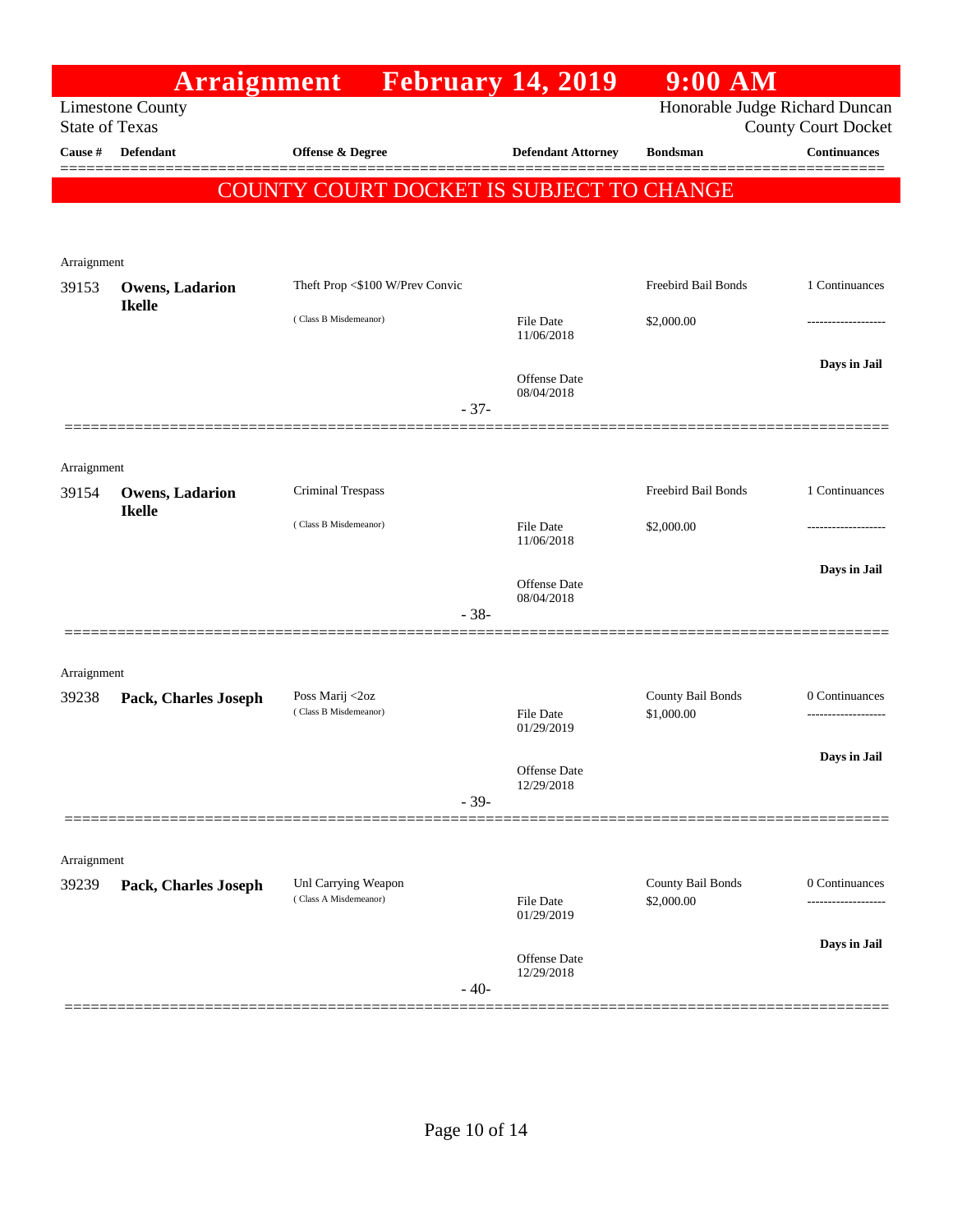|                       | Arraignment                       |                                                |        | <b>February 14, 2019</b>       | $9:00$ AM                      |                            |
|-----------------------|-----------------------------------|------------------------------------------------|--------|--------------------------------|--------------------------------|----------------------------|
| <b>State of Texas</b> | <b>Limestone County</b>           |                                                |        |                                | Honorable Judge Richard Duncan | <b>County Court Docket</b> |
| Cause #               | <b>Defendant</b>                  | <b>Offense &amp; Degree</b>                    |        | <b>Defendant Attorney</b>      | <b>Bondsman</b>                | <b>Continuances</b>        |
|                       |                                   | COUNTY COURT DOCKET IS SUBJECT TO CHANGE       |        |                                |                                |                            |
|                       |                                   |                                                |        |                                |                                |                            |
|                       |                                   |                                                |        |                                |                                |                            |
| Arraignment           |                                   |                                                |        |                                | Freebird Bail Bonds            | 0 Continuances             |
| 39192                 | Rogers, Johnnie<br><b>Darrell</b> | Criminal Trespass                              |        |                                |                                |                            |
|                       |                                   | (Class B Misdemeanor)                          |        | <b>File Date</b><br>12/28/2018 | \$2,000.00                     |                            |
|                       |                                   |                                                |        |                                |                                | Days in Jail               |
|                       |                                   |                                                |        | Offense Date<br>10/20/2018     |                                |                            |
|                       |                                   |                                                | $-41-$ |                                |                                |                            |
|                       |                                   |                                                |        |                                |                                |                            |
| Arraignment<br>39230  | <b>Sayers, Thomas Green</b>       | Driving W/Lic Inv W/Prev                       |        |                                | County Bail Bonds              | 0 Continuances             |
|                       |                                   | Conv/Susp/W/O Fin Res<br>(Class B Misdemeanor) |        | File Date                      | \$1,000.00                     |                            |
|                       |                                   |                                                |        | 01/15/2019                     |                                |                            |
|                       |                                   |                                                |        | Offense Date                   |                                | Days in Jail               |
|                       |                                   |                                                | $-42-$ | 09/13/2018                     |                                |                            |
|                       |                                   |                                                |        |                                |                                |                            |
| Arraignment           |                                   |                                                |        |                                |                                |                            |
| 39211                 | <b>Sexton, Makenzie</b>           | Poss Marij <2oz                                |        | Moore, David E.                | Personal Bond                  | 0 Continuances             |
|                       | Lynn                              | (Class B Misdemeanor)                          |        | <b>File Date</b>               | \$2,000.00                     | ------------------         |
|                       |                                   |                                                |        | 01/03/2019                     |                                | Days in Jail               |
|                       |                                   |                                                |        | Offense Date<br>11/18/2018     |                                |                            |
|                       |                                   |                                                | $-43-$ |                                |                                |                            |
|                       |                                   |                                                |        |                                |                                |                            |
| Arraignment           |                                   |                                                |        |                                |                                |                            |
| 39212                 | <b>Sexton, Makenzie</b><br>Lynn   | Poss Cs Pg $3 < 28g$                           |        | Moore, David E.                | Personal Bond                  | 0 Continuances             |
|                       |                                   | (Class A Misdemeanor)                          |        | <b>File Date</b><br>01/03/2019 | \$2,000.00                     |                            |
|                       |                                   |                                                |        |                                |                                | Days in Jail               |
|                       |                                   |                                                |        | Offense Date<br>11/18/2018     |                                |                            |
|                       |                                   |                                                | $-44-$ |                                |                                |                            |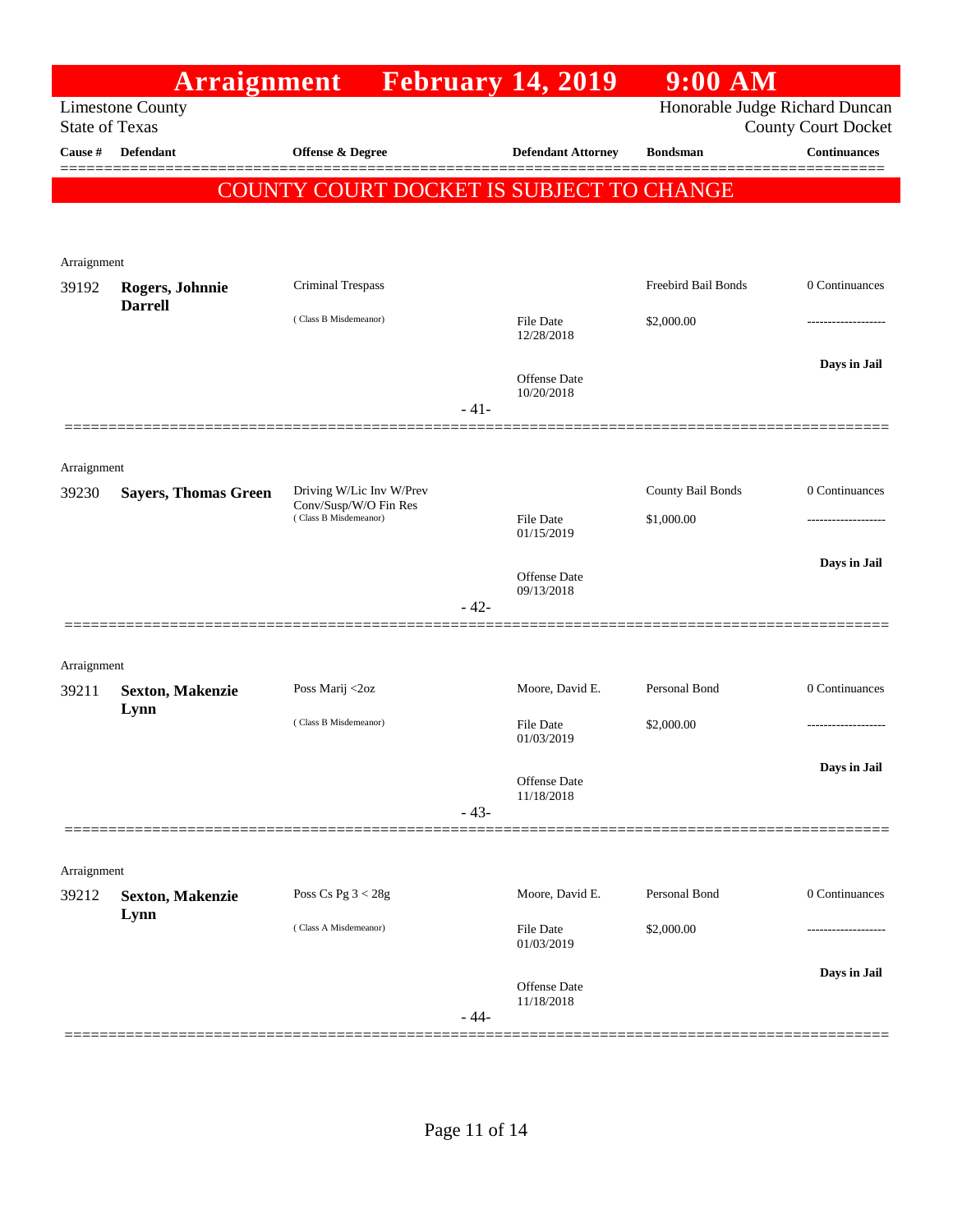|                       | Arraignment                          | <b>February 14, 2019</b>                 |                                   | $9:00$ AM                      |                            |
|-----------------------|--------------------------------------|------------------------------------------|-----------------------------------|--------------------------------|----------------------------|
| <b>State of Texas</b> | <b>Limestone County</b>              |                                          |                                   | Honorable Judge Richard Duncan | <b>County Court Docket</b> |
| Cause #               | <b>Defendant</b>                     | <b>Offense &amp; Degree</b>              | <b>Defendant Attorney</b>         | <b>Bondsman</b>                | <b>Continuances</b>        |
|                       |                                      | COUNTY COURT DOCKET IS SUBJECT TO CHANGE |                                   |                                |                            |
|                       |                                      |                                          |                                   |                                |                            |
|                       |                                      |                                          |                                   |                                |                            |
| Arraignment<br>39228  | <b>Sheffield, Colby Scott</b>        | Driving While Intoxicated Bac >=0.15     | Reed, Benjie                      | Reed, Benjie                   | 0 Continuances             |
|                       |                                      | (Class A Misdemeanor)                    | <b>File Date</b><br>01/09/2019    | \$2,000.00                     |                            |
|                       |                                      |                                          |                                   |                                | Days in Jail               |
|                       |                                      |                                          | Offense Date<br>12/03/2018        |                                |                            |
|                       |                                      | $-45-$                                   |                                   |                                |                            |
|                       |                                      |                                          |                                   |                                |                            |
| Arraignment<br>39204  | Spencer, Brianna                     | Assault Cause Bodily Inj.                |                                   | Freebird Bail Bonds            | 0 Continuances             |
|                       | <b>Nicole</b>                        | (Class A Misdemeanor)                    |                                   |                                |                            |
|                       |                                      |                                          | <b>File Date</b><br>12/28/2018    | \$3,000.00                     | .                          |
|                       |                                      |                                          | Offense Date                      |                                | Days in Jail               |
|                       |                                      | $-46-$                                   | 10/28/2018                        |                                |                            |
|                       |                                      |                                          |                                   |                                |                            |
| Arraignment           |                                      |                                          |                                   |                                |                            |
| 39206                 | <b>Stanton, James Dalton,</b>        | Fail To Drive In Single Marked Lane      | Reed, Bobby                       | Reed, Bobby                    | 0 Continuances             |
|                       | Jr.                                  | (Misdemeanor Traffic)                    | <b>File Date</b>                  | \$326.00                       | -----------------          |
|                       |                                      |                                          | 12/28/2018                        |                                |                            |
|                       |                                      |                                          | Offense Date<br>11/28/2018        |                                | Days in Jail               |
|                       |                                      | $-47-$                                   |                                   |                                |                            |
|                       |                                      |                                          |                                   |                                |                            |
| Arraignment           |                                      |                                          |                                   |                                |                            |
| 39226                 | <b>Stanton, James Dalton,</b><br>Jr. | Driving While Intoxicated Bac >=0.15     | Reed, Bobby                       | Reed, Bobby                    | 0 Continuances             |
|                       |                                      | (Class A Misdemeanor)                    | <b>File Date</b><br>01/07/2019    | \$2,500.00                     |                            |
|                       |                                      |                                          |                                   |                                | Days in Jail               |
|                       |                                      |                                          | <b>Offense Date</b><br>11/24/2018 |                                |                            |
|                       |                                      | $-48-$                                   |                                   |                                |                            |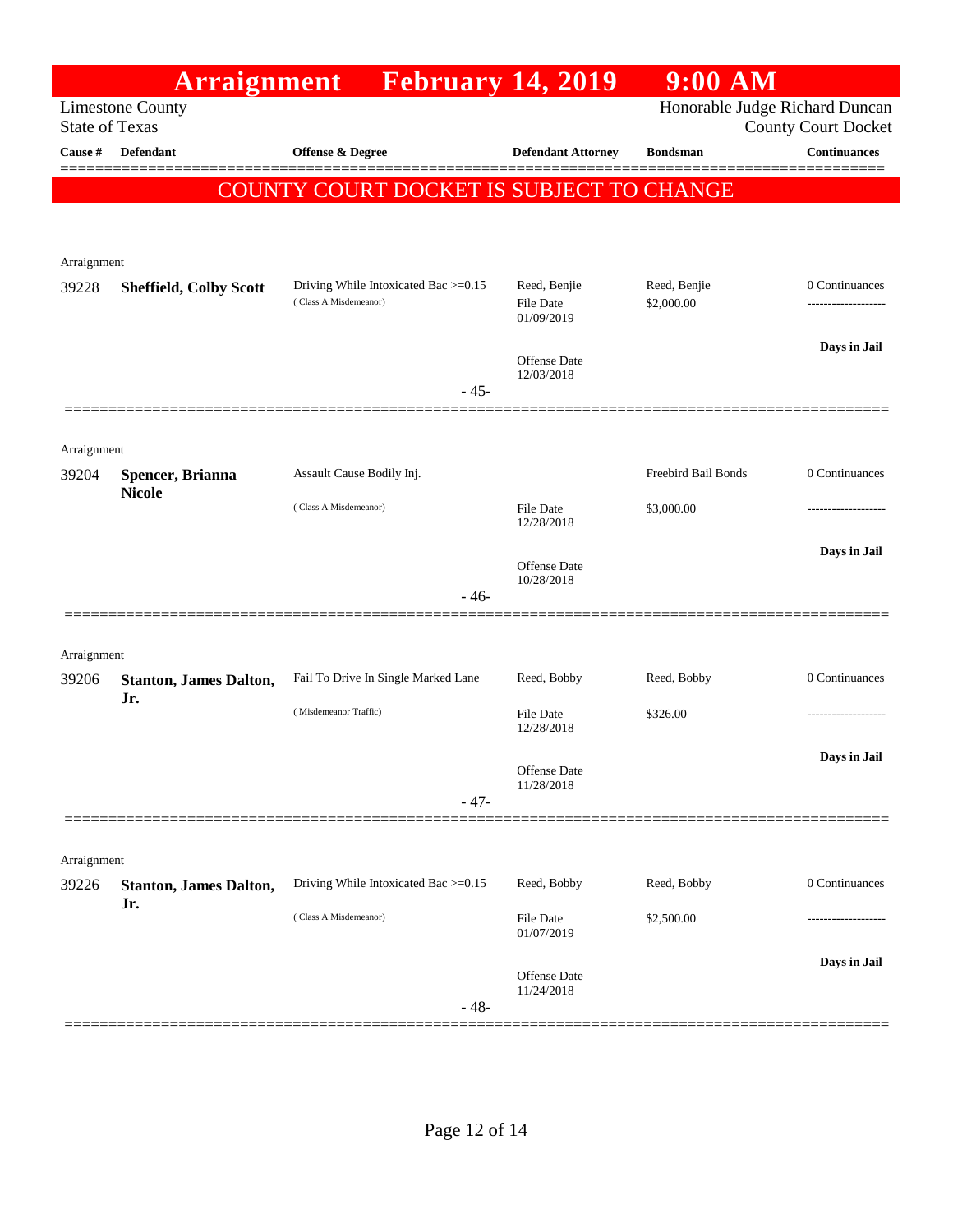|                                                                                    | <b>Arraignment</b>                       |                                            | <b>February 14, 2019</b>         | $9:00$ AM                  |                                                   |  |  |  |  |  |
|------------------------------------------------------------------------------------|------------------------------------------|--------------------------------------------|----------------------------------|----------------------------|---------------------------------------------------|--|--|--|--|--|
| Honorable Judge Richard Duncan<br><b>Limestone County</b><br><b>State of Texas</b> |                                          |                                            |                                  |                            |                                                   |  |  |  |  |  |
| Cause #                                                                            | Defendant                                | Offense & Degree                           | <b>Defendant Attorney</b>        | <b>Bondsman</b>            | <b>County Court Docket</b><br><b>Continuances</b> |  |  |  |  |  |
|                                                                                    |                                          |                                            |                                  |                            | =======                                           |  |  |  |  |  |
| <b>COUNTY COURT DOCKET IS SUBJECT TO</b><br><b>CHANGE</b>                          |                                          |                                            |                                  |                            |                                                   |  |  |  |  |  |
|                                                                                    |                                          |                                            |                                  |                            |                                                   |  |  |  |  |  |
| Arraignment                                                                        |                                          |                                            |                                  |                            |                                                   |  |  |  |  |  |
| 39186                                                                              | <b>Taylor, Tony Bernard</b>              | Theft Prop <\$100 W/Prev Convic            | Reed, Benjie                     | Reed, Benjie               | 0 Continuances                                    |  |  |  |  |  |
|                                                                                    |                                          | (Class B Misdemeanor)                      | <b>File Date</b><br>12/28/2018   | \$1,000.00                 | -----------------                                 |  |  |  |  |  |
|                                                                                    |                                          |                                            |                                  |                            | Days in Jail                                      |  |  |  |  |  |
|                                                                                    |                                          |                                            | Offense Date<br>09/25/2018       |                            |                                                   |  |  |  |  |  |
|                                                                                    |                                          | $-49-$                                     |                                  |                            |                                                   |  |  |  |  |  |
|                                                                                    |                                          |                                            |                                  |                            |                                                   |  |  |  |  |  |
| Arraignment                                                                        |                                          |                                            |                                  |                            |                                                   |  |  |  |  |  |
| 39187                                                                              | <b>Taylor, Tony Bernard</b>              | Criminal Trespass<br>(Class B Misdemeanor) | Reed, Benjie<br><b>File Date</b> | Reed, Benjie<br>\$1,000.00 | 0 Continuances                                    |  |  |  |  |  |
|                                                                                    |                                          |                                            | 12/28/2018                       |                            |                                                   |  |  |  |  |  |
|                                                                                    |                                          |                                            | Offense Date                     |                            | Days in Jail                                      |  |  |  |  |  |
|                                                                                    |                                          | $-50-$                                     | 09/25/2018                       |                            |                                                   |  |  |  |  |  |
|                                                                                    |                                          |                                            |                                  |                            |                                                   |  |  |  |  |  |
| Arraignment                                                                        |                                          |                                            |                                  |                            |                                                   |  |  |  |  |  |
| 39188                                                                              | <b>Taylor, Tony Bernard</b>              | Criminal Trespass                          | Reed, Benjie                     | Reed, Benjie               | 0 Continuances                                    |  |  |  |  |  |
|                                                                                    |                                          | (Class B Misdemeanor)                      | <b>File Date</b><br>12/28/2018   | \$1,000.00                 |                                                   |  |  |  |  |  |
|                                                                                    |                                          |                                            |                                  |                            | Days in Jail                                      |  |  |  |  |  |
|                                                                                    |                                          |                                            | Offense Date<br>10/11/2018       |                            |                                                   |  |  |  |  |  |
|                                                                                    |                                          | - 51-                                      |                                  |                            |                                                   |  |  |  |  |  |
|                                                                                    |                                          |                                            |                                  |                            |                                                   |  |  |  |  |  |
| Plea Hearing                                                                       |                                          | Poss Marij <2oz                            |                                  | County Bail Bonds          | 3 Continuances                                    |  |  |  |  |  |
| 39108                                                                              | <b>Walker, Ladarrion</b><br><b>Vonte</b> |                                            |                                  |                            |                                                   |  |  |  |  |  |
|                                                                                    |                                          | (Class B Misdemeanor)                      | <b>File Date</b><br>10/10/2018   | \$2,500.00                 |                                                   |  |  |  |  |  |
|                                                                                    |                                          |                                            |                                  |                            | Days in Jail                                      |  |  |  |  |  |
|                                                                                    |                                          |                                            | Offense Date<br>09/20/2018       |                            |                                                   |  |  |  |  |  |
|                                                                                    |                                          | $-52-$                                     |                                  |                            |                                                   |  |  |  |  |  |